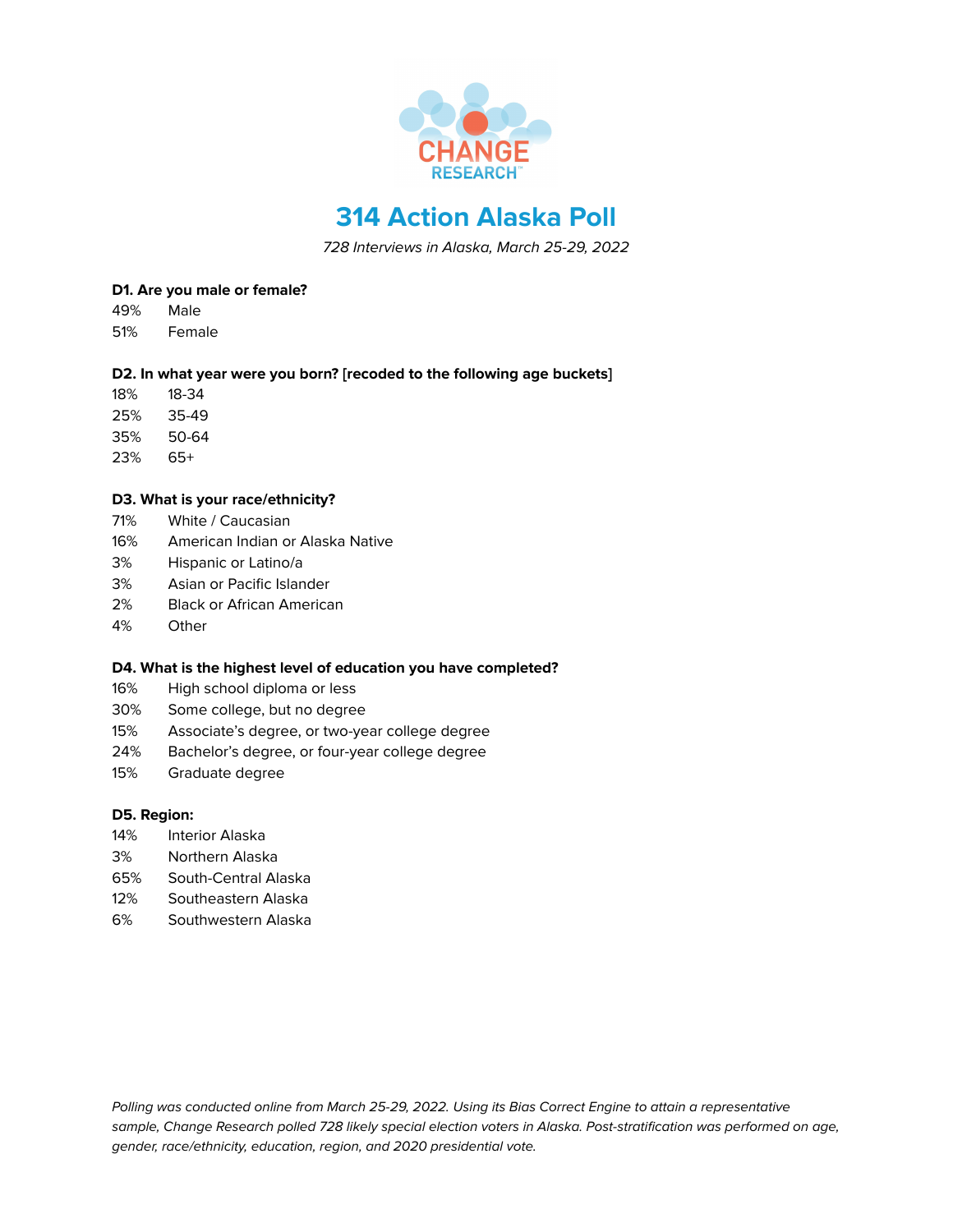

#### **D6. Generally speaking, do you think of yourself as a:**

- 12% Strong Democrat
- 5% Not so strong Democrat
- 13% Independent lean Democrat
- 24% Independent
- 16% Independent lean Republican
- 5% Not so strong Republican
- 25% Strong Republican

### Q1. How did you vote in the 2020 election for President, or for some reason were you unable to vote?

- 40% Joe Biden, the Democrat
- 50% Donald Trump, the Republican
- 4% Jo Jorgensen, the Libertarian
- 1% Not registered/Too young/Ineligible
- 5% Did not vote

Q2. As you may have heard, Representative Don Young recently passed away. In August, there will be a special election to fill his seat until the November elections. Do you plan to vote in the August special **election for US House of Representatives?**

- 80% Yes, definitely
- 12% Yes, probably
- 6% Maybe (50-50)
- 1% No, probably not
- 1% No, definitely not

In 2020, Alaskans voted in favor of adopting a ranked-choice voting system. Under this system, each voter ranks their favorite candidates. If no one reaches 50% on the first ballot, the candidate with the fewest votes is eliminated and their second place votes are distributed to the remaining candidates. This process repeats until a candidate passes 50%.

### **RANKED CHOICE BALLOT**

#### **First Choice Including Leaners**

- 33% Al Gross, Independent
- 30% Sarah Palin, Republican
- 9% Josh Revak, Republican
- 8% Lora Reinbold, Republican
- 16% Not sure
- 4% Would not vote

### **First Choice without Leaners**

- 31% Al Gross, Independent
- 29% Sarah Palin, Republican
- 9% Josh Revak, Republican
- 7% Lora Reinbold, Republican